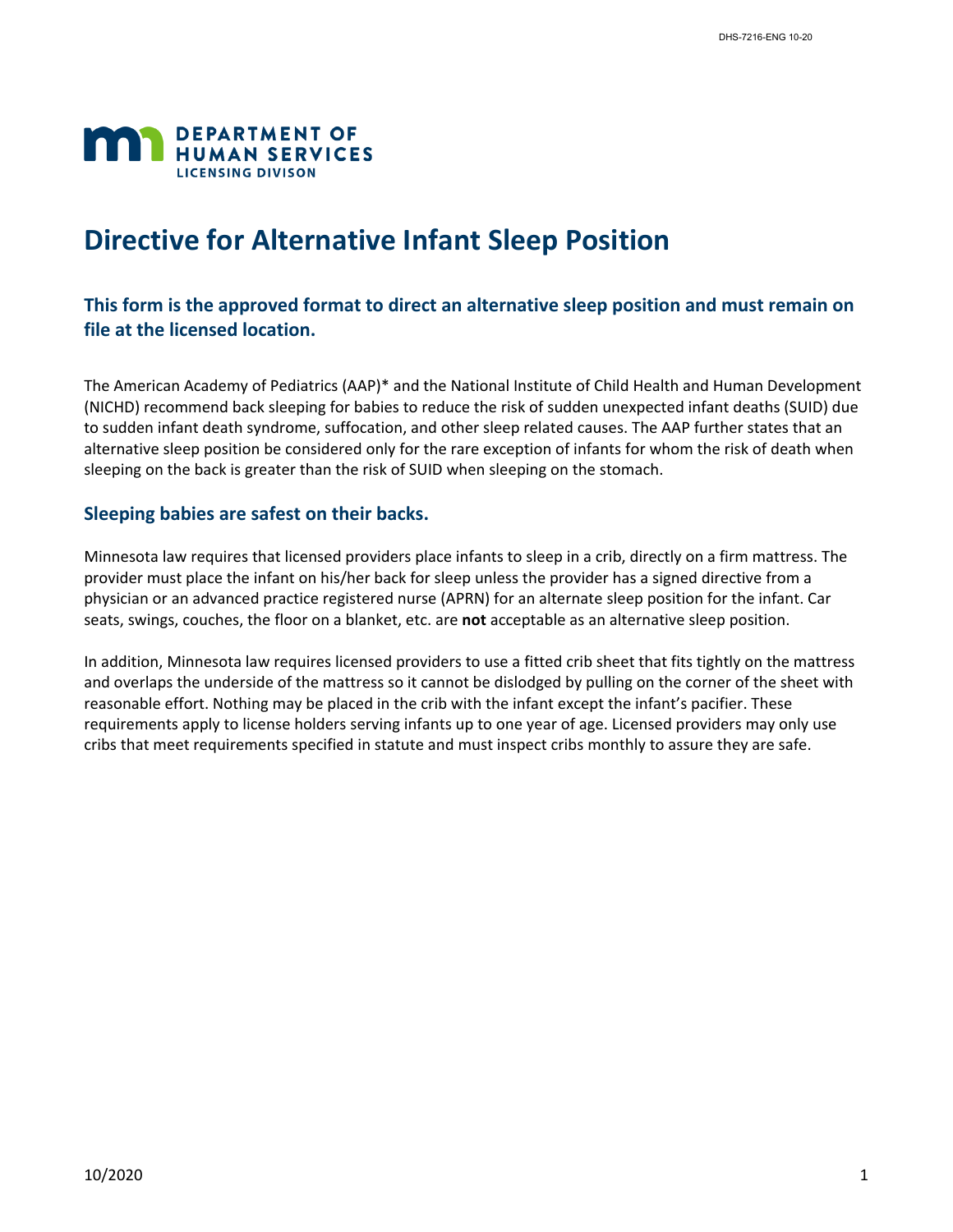**I understand that back sleeping is recommended and is safest for babies. I am directing an alternative position for this infant for the reason(s) stated below. By signing this form, I acknowledge that I am directing only an alternative sleep position and that the infant must always be placed in an approved crib to sleep.**

| ∩F<br>ECHIIT<br><b>NAME</b> | OF BIRTH<br>ıΛ |  |
|-----------------------------|----------------|--|
|                             |                |  |
|                             |                |  |

 Place this infant on his/her STOMACH for sleep periods (*not recommended);OR* Place this infant on his/her SIDE for sleep periods (*not recommended)*

Medical Reason(s) for alternate sleep position:

(Attach information if necessary)

Expected duration of need for alternate sleep position:

List the date the infant will be re-evaluated for the need for an alternative sleep position by a physician or advanced

practice registered nurse:

| PRINTED NAME OF PHYSICIAN OR APRN | <b>DATE</b> |
|-----------------------------------|-------------|
| SIGNATURE OF PHYSICIAN OR APRN    |             |

**(Licensed providers must place an infant in a crib to sleep. Car seats, swings, couches, the floor on a blanket, etc. are not acceptable as an alternative sleep position.)**